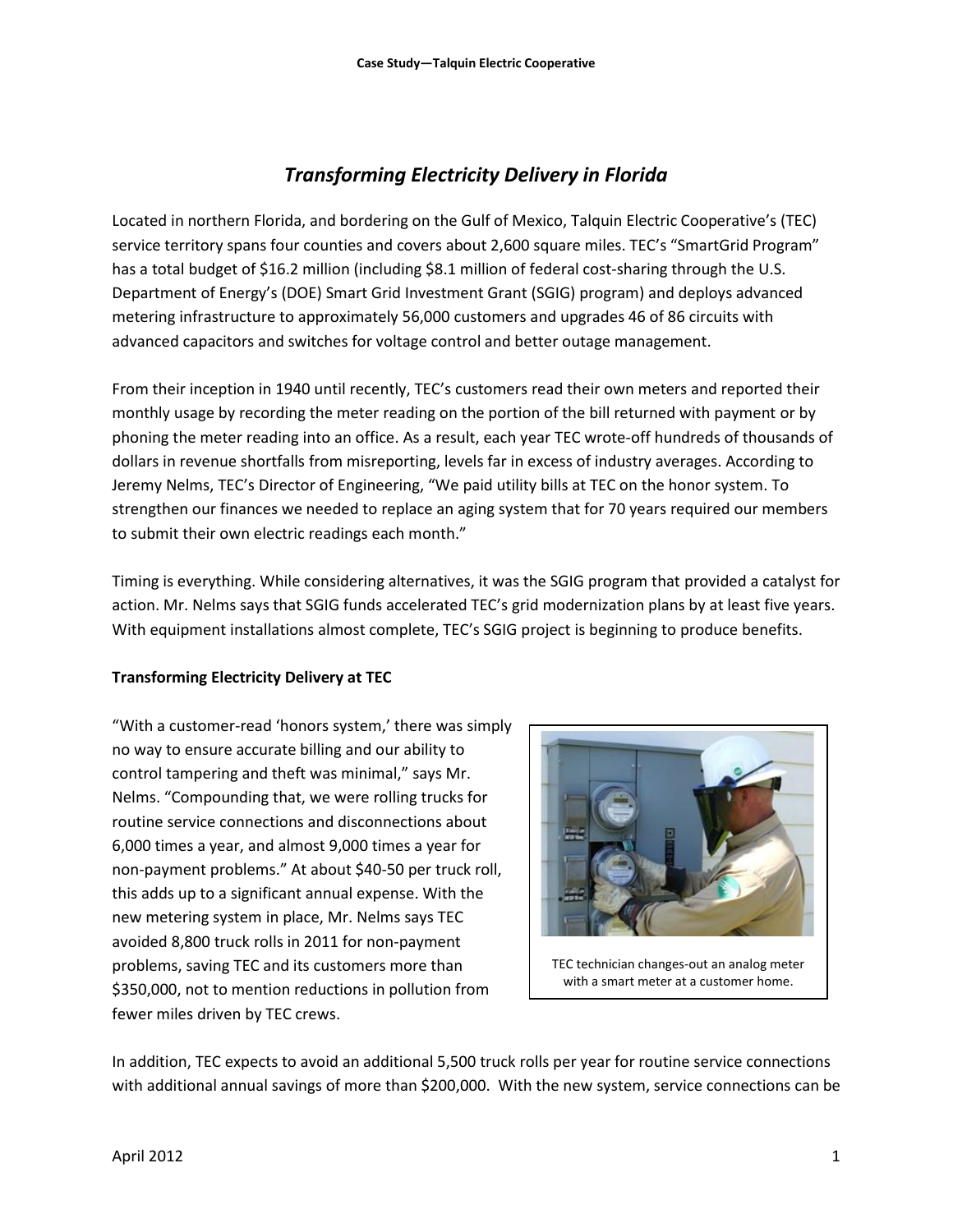provided to new customers in a matter of minutes instead of hours or even days. TEC employees have benefitted from these changes as well. With new training in information technology, career technicians are gaining new skills and are able to move into more challenging and higher paying positions.

With these savings and improvements in metering, billing, and customer services, SGIG funding gives TEC the ability to explore other features for improving power delivery such as outage management and new electricity rate programs, including pre-payment plans. Better outage management is essential for TEC because summer weather patterns off of the Gulf include daily thunderstorms that are frequently accompanied by violent winds that can cause outages over wide areas.

Before SGIG funding, TEC identified the general vicinity for outage locations based on the pattern of customer phone calls they received. Waiting for customers to call was time consuming and labor intensive and occupied staff who might otherwise be more directly involved in service restoration efforts. Today, data coming in from the advanced meters pinpoint outage locations so repair crews can be dispatched to precisely where they are needed. This automatic data reporting speeds restoration times and shortens outage durations. In addition, TEC is able to compile meter data and track progress in service restoration. They can keep customers closely informed about progress and when to expect the power to be back on.

### **Education and Training for a Smooth Transition**

Achieving these benefits for TEC customers involves careful planning to think through the steps for a smooth transition from customer readings to state-of-the-art automatic readings. The key to TEC's success involved an extensive education and training campaign for both customers and employees. As a result, complaints were kept to a minimum and TEC's workers emerged as the company's best "ambassadors for change."

According to a 30 year veteran customer of TEC, "When I learned TEC was investing in an upgraded meter system, I became quite excited. As a coop, this type of upgrade is



TEC spokesperson displays new meters at a community event.

good for everyone. What is good for the coop is good for me and my neighbors. TEC is indeed stepping into the 21st century."

The campaign's effectiveness involved TEC envisioning the customer experience with the new meters and bills. TEC employees were provided an "elevator speech" that they were asked to memorize about TEC's new smart grid programs and plans. TEC focused on two potential sources for customer complaints: meter change-outs and bill true-ups.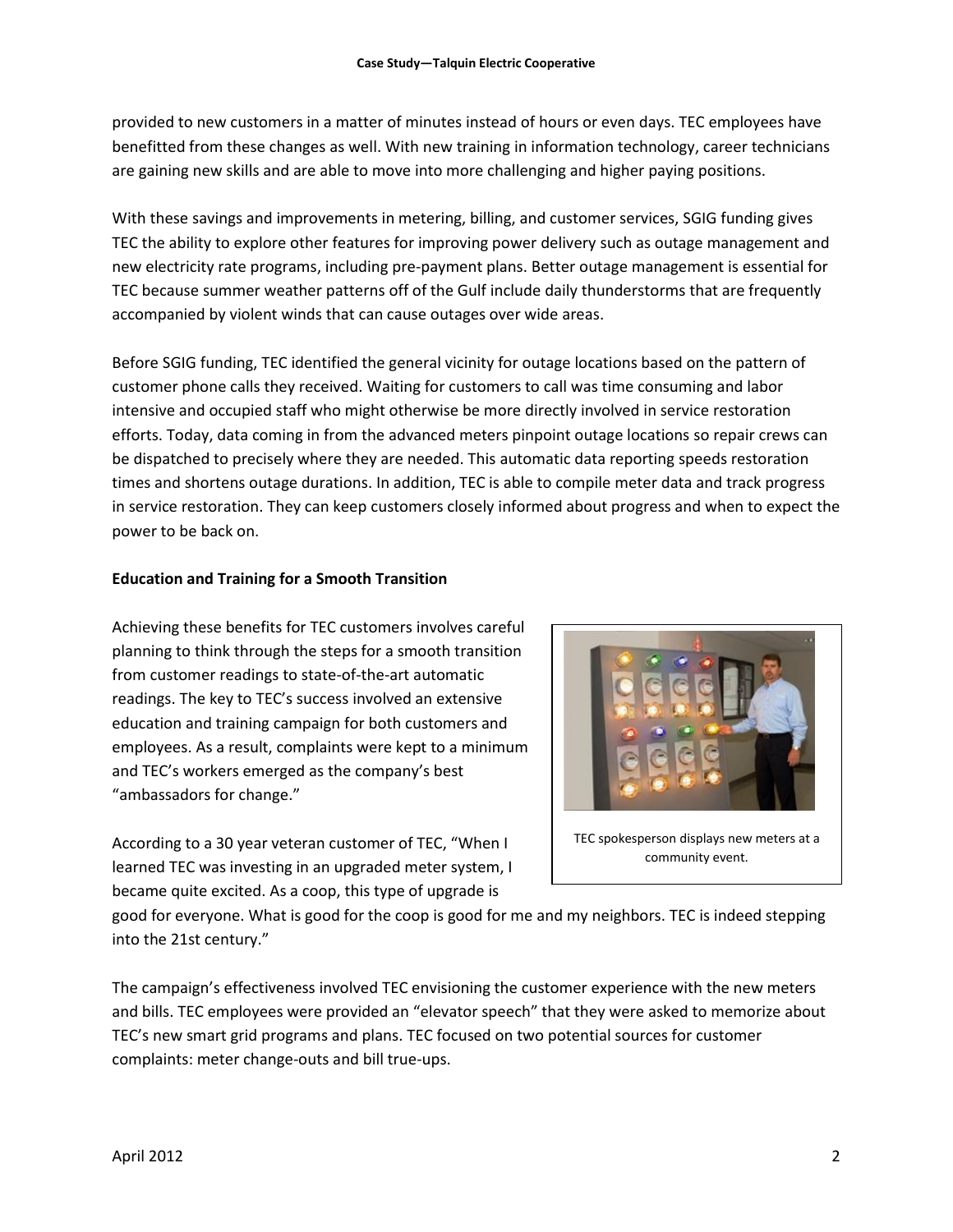For meter change-outs, TEC alerted customers as to when, who, and how change-outs would be accomplished. To anticipate potential concerns, TEC materials – including door-hangers, brochures, town meetings, radio spots, newsletters, and bill stuffers – used the term "TEC-meter" rather than "smart meter," with positive effects. In addition, meter installers made site improvements where necessary so that homeowners would be pleased with the appearance.

Billing true-ups were a concern since many customers could face large payments to make up for inaccurate customer-read bills. TEC offered a staggered payment plan and opened toll-free hotlines to answer questions and address concerns.

### **Grid Modernization Improvements to Come**

The TEC project also includes distribution system upgrades. For example, new automated capacitors enable TEC to better manage voltage and power factor levels and save money. At headquarters, TEC's

distribution control center has the capability to send signals remotely to operate capacitor banks on substations and feeder lines to optimize power flows and lower power delivery costs.

During peak periods, it is possible to reduce voltages in ways that do not affect customers but which reduce TEC's overall requirements for purchasing electricity. For example, TEC recently reduced voltage levels at a single substation during a winter peak event and saved \$12,000 in



TEC's new electric distribution operations control center.

demand charges from their wholesale electricity provider. Mr. Eugene Kanikovsky, Director of Finance, believes it is possible to save as much as \$84,000 a month when these techniques are deployed across TEC's service territory.

Another opportunity for further grid modernization involves extension of TEC's new microwave communications system for expanded automation of utility services in the area covered by TEC's microwave umbrella. There are several municipal utilities in towns that are in or adjacent to TEC's footprint. TEC plans to make available its SGIG-enabled communications system so that these communities can automate electricity and water metering in their service territories.

Because of SGIG funding, TEC was able to "leap frog" typical grid modernization schedules. TEC replaced its antiquated system with state-of-the-art technologies that would not have otherwise been in their current investment plans. In the process, the company is saving money, improving reliability, and is wellpositioned for further improvements. According to Bill May, TEC's Director of Cooperative Initiatives, "While we have made great strides for our customers by improving the way we do business and using information technologies cost effectively for lower costs and better reliability, the best is still to come."